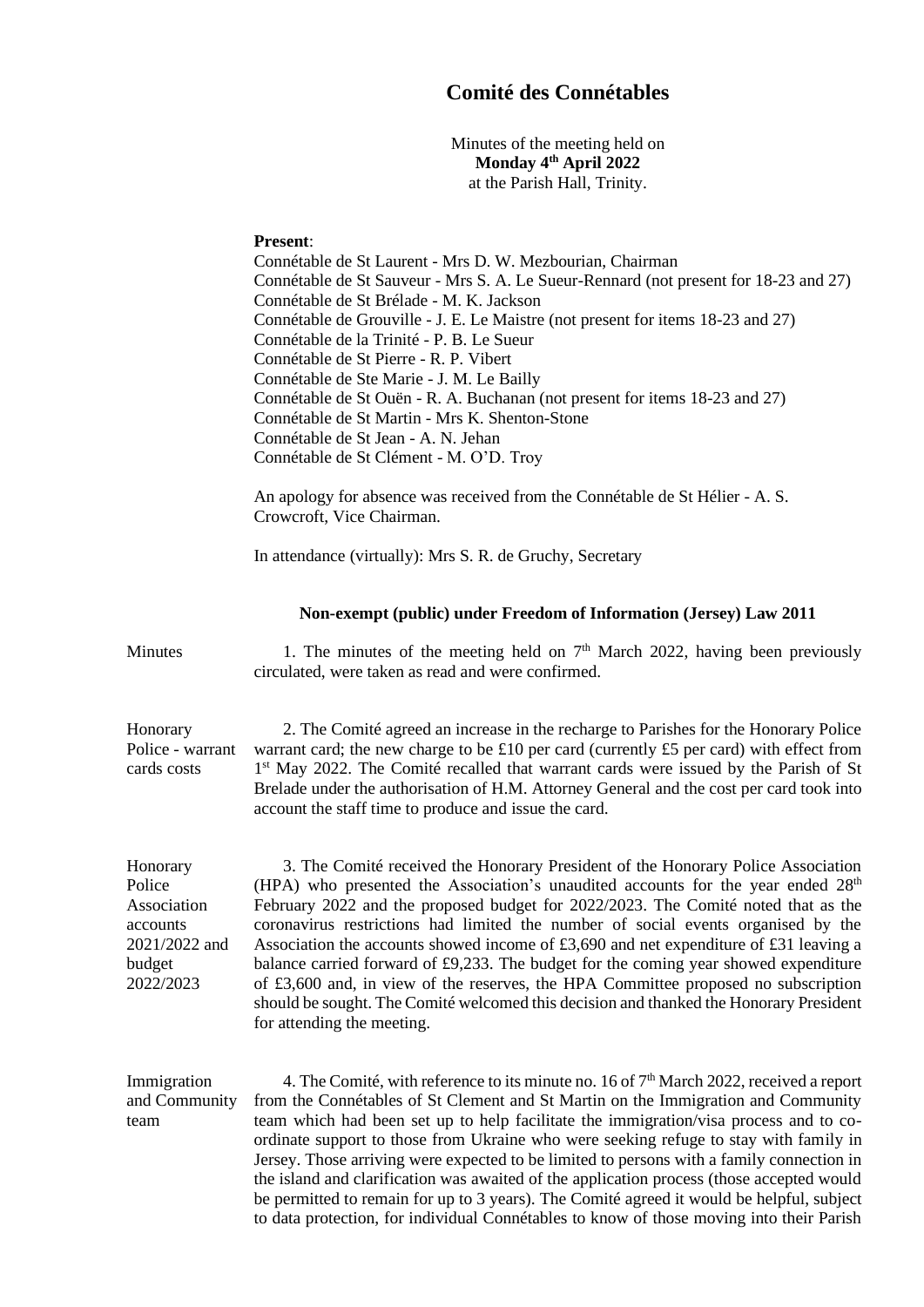so they could extend a welcome and ensure individuals were put in touch with relevant groups and organisations in the Parish.

Gov. Plan 2021-2024  $P.130/202010$ <sup>th</sup> Amd. - The Parish Review **Operational** Terms of Reference

5. The Comité, with reference to its minute no. 10 of  $15<sup>th</sup>$  March 2021, considered correspondence from the Minister for Treasury and Resources regarding the amendment of the Connétable of St Helier to the 2021-2024 Government Plan (P.130/2020 Amd. 10) which requested the Minister to carry out a review into the funding of public services by the Parishes, as agreed in the Common Strategic Policy, and to bring forward recommendations in time for any financial implications to be included in the 2022 Government Plan and thereafter. The Comité was informed that the Connétable of St Helier, in tendering apologies for the meeting, had advised the Chairman that he had already given his feedback on the Terms of Reference to the Minister over the much delayed review and was relaxed over whether or not the Comité wished to take a view in his absence.

The Minister had provided the Operational Terms of Reference (OTOR) for the completion of the review which set out the approach and objectives and she advised that, as these had been reviewed and agreed by the Connétable of St Helier, she had asked her officers to begin work. This would involve liaison with the Comité and officers from parish teams for the data gathering exercise. The Minister also invited the Comité to agree how it wished to be represented on the Parish Review Board and how it would like to be updated on progress. The OTOR explained that the Connétable of St Helier was of the view that some of the amenities funded by the Parish of St Helier could be considered as island wide facilities, which were not limited to the utility of St Helier residents, with the outcome that they should be taxpayer funded and he was concerned that certain parts of the provision of services in St Helier were funded through the rates mechanism though this did not seem to be in line with the arrangements that existed in other parishes.

The Comité discussed the approach and objectives of the review and agreed that, in considering the services provided, account must be taken of whether the property was owned by the Parish or by the States. The accounts of each Parish included a list of the property which each owned. The Comité recalled that during the States debate reference had been made to Coronation Park (also known as Millbrook Park) which was a gift to the Island and was not property of the Parish of St Lawrence; likewise the Howard Davis Park had been gifted to the Island. Having noted that the Minister intended to arrange a meeting between her officers and the Comité, it deferred a decision on its representation on the review and decided to invite the Minister to its meeting in July 2022.

Data Sharing Agreements – Ports of Jersey 6. The Comité, with reference to its minute no. 10 of 14th February 2022, confirmed that all Connétables would renew the Data Sharing Agreement with the Ports of Jersey and this was circulated for signature.

Parishes' Green Waste (P.73/2022)

7. The Comité discussed the proposition of the Connétable of St Brelade "Parishes' Green Waste" ([P.73/2022\)](https://statesassembly.gov.je/assemblypropositions/2022/p.73-2022.pdf) asking the States to decide whether they were of opinion to request the Minister for Infrastructure to initiate arrangements in order that green waste from the Parishes and their designated contractors might be received free of charge at the green waste facility at La Collette. The Connétable of Grouville declared an interest and did not participate in the discussion.

The Connétable of St Brelade explained that during the coronavirus lockdown the Parishes of St Saviour and St Brelade had each offered a green waste kerbside collection for parishioners and this had been well received. The Parish of St Saviour had subsequently commissioned a paper on how such a service might continue to operate and the charge that might be imposed on those wishing to use the service but this could not be determined without knowing the gate fee which the Infrastructure, Housing and Environment Department (IHE) would impose. The proposition therefore sought certainty on this so that service proposals could be further considered. The Comité asked that the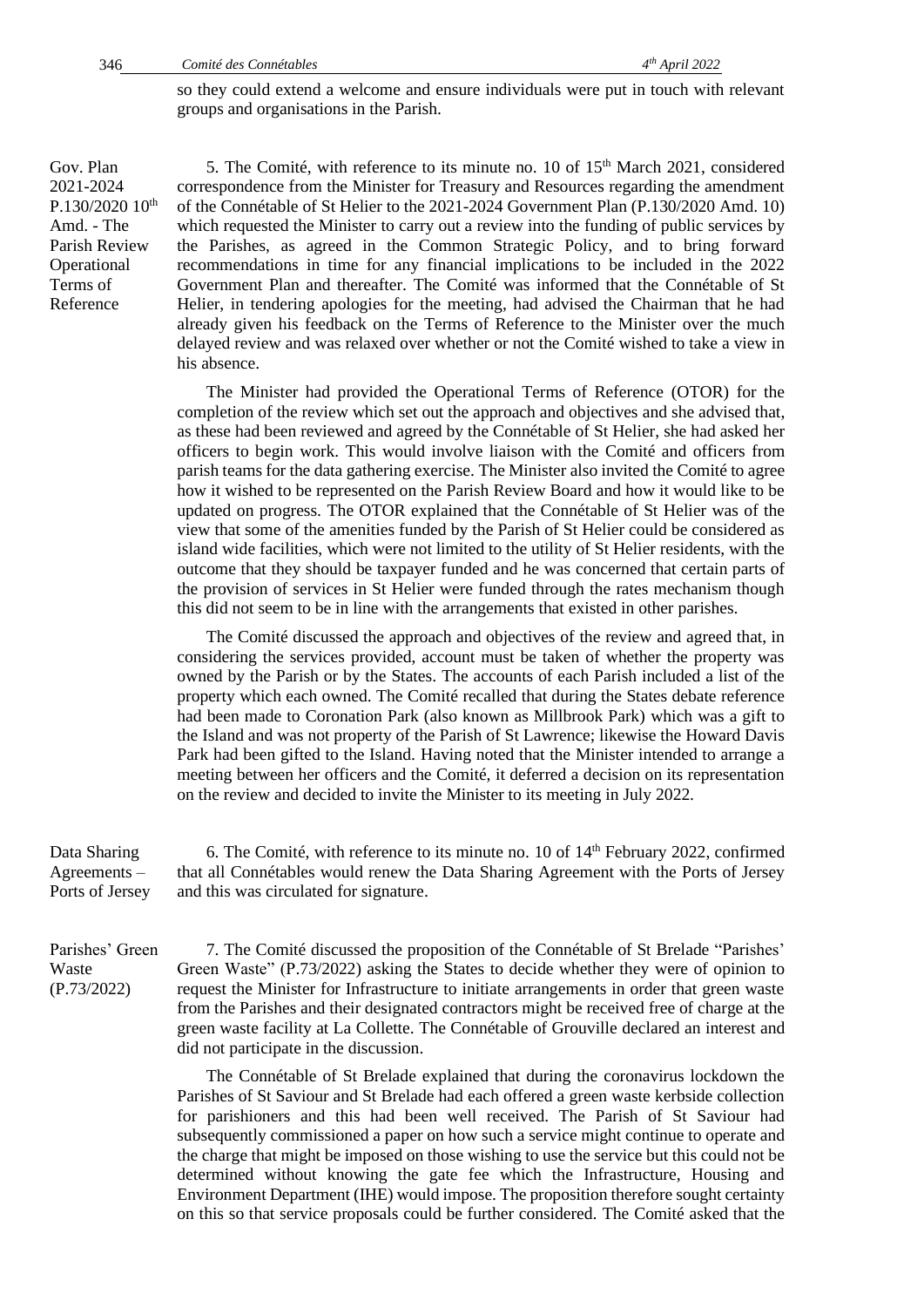paper should be circulated for information but agreed it was for each Parish to decide the services it provided and any charge to be made.

Island Plan Bridging debate – glasshouses P.36/2021 (Amd. 61)

8. The Comité discussed the amendment to the "Island Plan 2022-25: Approval" proposition (P.36/2021) relating to Glasshouses (Amd. 61) lodged by Senator K L Moore. The amendment had been defeated and the Comité heard from Connétables of their concern that more should be done to enforce the return of glasshouse sites to agricultural use as not all would be suitable for development for housing. The Comité decided that each Connétable should take steps to review the glasshouse sites in his/her Parish to identify those which might be suitable to develop for affordable housing, subject to the owner being agreeable to such a use. The Secretary was requested to contact the Planning and Environment Department to obtain a register of glasshouse sites in the Island.

- Covid-19 review 9. The Comité, with reference to its minute no. 4 of  $7<sup>th</sup>$  March 2022, approved a submission to the Covid-19 Review Panel being chaired by Sir Derek Myers. The submission listed, in general details, what the Comité considered the Government could learn from what had gone well and not so well. It did not comment on the Honorary Police (as the Comité des Chefs de Police would be making a submission) and the Review Panel was also invited to consider the Comité's submission to the Public Accounts Committee Scrutiny Review.
- Active Travel Plan for Jersey 10. The Comité noted the invitation to all Connétables to attend the Cycle Friendly Jersey Event which had been organised by the Infrastructure, Housing and Environment (IHE) Department at the Government of Jersey to bring the community together to share cycling information and explore ways to make it easier to cycle in Jersey. The event had been held on 31<sup>st</sup> March and 2<sup>nd</sup> April 2022 and the Comité was informed that the Connétable of St John had attended but noted that, due to the short notice, other Connétables had been unable to attend. IHE would make a presentation to the Comité at the July 2022 meeting.

Draft Children (Convention Rights) (Jersey) Law 202- P.19/2022 11. The Comité, with reference to its minute no. 9 of  $6<sup>th</sup>$  December 2021, noted the adoption by the States Assembly on 30<sup>th</sup> March 2021 of the Draft Children (Convention Rights) (Jersey) Law 202- (P.19/2022) to make provision for and in connection with giving further effect in Jersey to the rights and obligations set out in the United Nations Convention on the Rights of the Child; to amend the Commissioner for Children and Young People (Jersey) Law 2019 in connection with the Standing Orders of the States of Jersey; and for connected purposes. The enactment of the law, following Privy Council approval, would be by an Appointed Day Act. Under the Law the Parishes, as public authorities, would be 'duty bearers' and under Article 9 must exercise the duty to have due regard when making any decision concerning  $-$  (a) the discharge of any of their functions; or (b) the provision of a regulated activity or services respectively mentioned in Article  $5(1)(e)$  and (f). The Chairman reminded that, during the States debate, it had been confirmed that training would be provided and the Comité should expect to receive a presentation in due course.

2022 elections 12. The Comité, with reference to its minute no. 9 of  $7<sup>th</sup>$  March 2022, noted the following –

> a) Guidelines for the Honorary Police - H. M. Attorney General had issued guidelines on the "Conduct of Honorary Police leading up to and during elections and referendums" and these were available on the Law Officers' Department's website.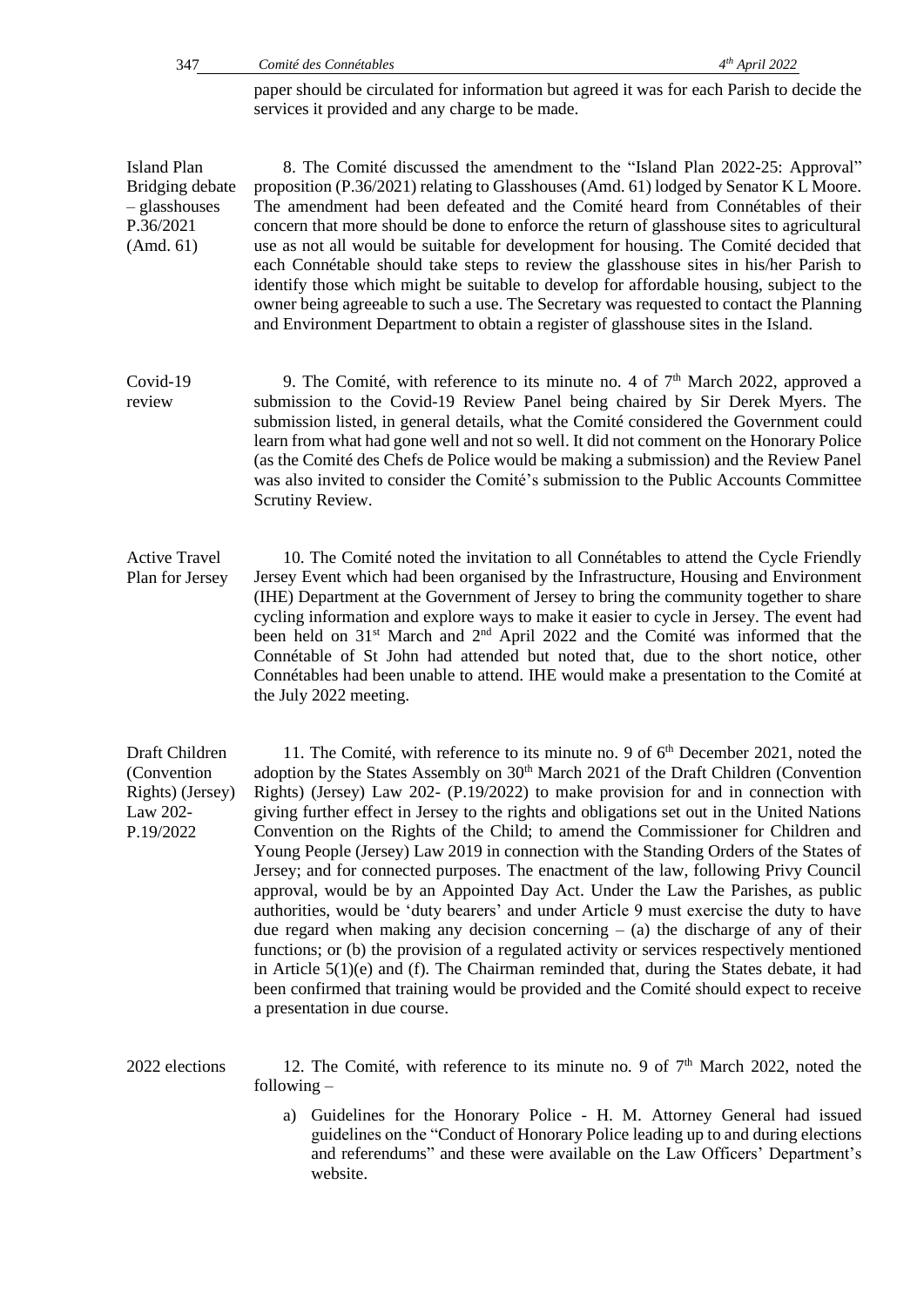- b) Nomination forms the Jersey Electoral Authority (JEA) had issued nomination forms and a Code of Conduct for candidates. The Parish representative on the JEA was seeking clarification on who would be the data controller for this information and whether a data sharing/data processing agreement was required for the JEA to provide details to the Parishes for the proposer and seconders details to be checked.
- c) Polling station audits the States Greffe had invited Liberate to undertake Access audits of all premises proposed as polling stations. The Comité noted that it had received no correspondence advising of these audits and, having regard to the content and recommendations of the reports, it agreed the Chairman should write to the Greffier of the States to ask his expectations. Whilst Parishes would use their best endeavours to accommodate the recommendations the Connétables were mindful of the limited time available, the likely costs and the planning implications as Parish Halls were listed buildings. The need for proportionality was raised as the sites would be in use as a polling station for one day, were not all in the ownership of the Parish and other voting options were offered including postal, pre-poll and collection of votes for those unable to attend a polling station due to sickness.
- d) Pre-election guidance issued by the Chief Minister correspondence and a paper "Guidance on Government activity during the election period" was noted.

Digital Jersey – Chief Executive 13. The Comité welcomed the Chief Executive Officer (CEO) of Digital Jersey to the meeting. The CEO had met with officers on the IT sub committee and had received an outline of the Parishes role, functions, funding, relationship with the Government of Jersey (GoJ) and the Parishes IT strategy. The CEO thanked the Comité for its invitation and spoke about the role of Digital Jersey, its structure and funding and its availability to support events at the Digital Jersey hub. The economic value of the sector was increasing over the years and he referred to FinTech solutions, the Digital Jersey academy and hub, its policy and strategy work. The public sector were not good users of technology but should be an intelligent customer and consider its objectives with a view to saving money on administration and reinvesting this in other areas.

> The Comité discussed with the CEO the aim of the proposed Technology Accelerator Fund (P.75/2022) [which, if approved by the States Assembly, was intended to](https://statesassembly.gov.je/assemblypropositions/2022/p.75-2022.pdf) support the [Island's future economy, make faster progress on environmental and social goals, and](https://statesassembly.gov.je/assemblypropositions/2022/p.75-2022.pdf)  [strengthen the technology eco-system in Jersey by establishing a States Fund to be known](https://statesassembly.gov.je/assemblypropositions/2022/p.75-2022.pdf)  [as the Technology Accelerator Fund. The criteria to be met included a broad set of](https://statesassembly.gov.je/assemblypropositions/2022/p.75-2022.pdf)  [economic, environmental](https://statesassembly.gov.je/assemblypropositions/2022/p.75-2022.pdf) and social objectives and there might be an opportunity for funding Parish projects. The Comité heard from Connétables that they were keen to utilise resources and to encourage parishioners to be more 'tech savvy' but that resources and training were required. The CEO mentioned that the Jersey Evening Post was exploring opportunities to work with Parishes to increase the use of online services especially amongst older persons and courses were also offered by Jersey Library; the Comité welcomed such approaches. The Comité then discussed the development of a data strategy and roadmap, to include workforce upskilling and training for Parish staff, and agreed this should be further considered by the sub committee together with its involvement with the GoJ strategy. Following discussion the CEO was thanked for attending the meeting and then withdrew.

Public health and the Parishes

**Officer** 

14. The Comité received the Interim Deputy Director (IDD) of Public Health and the Deputy Director (DD) of Public Health, Government of Jersey, who outlined the work being undertaken on the new public health strategy for Jersey. The Comité was informed that good public health was about understanding the assets of a place and, ideally, working skilfully to improve the health of all whilst narrowing the gap between the very best and very worst. The IDD was based in the United Kingdom but had been working in Jersey since February 2022 to develop a public health strategy based on key health priorities,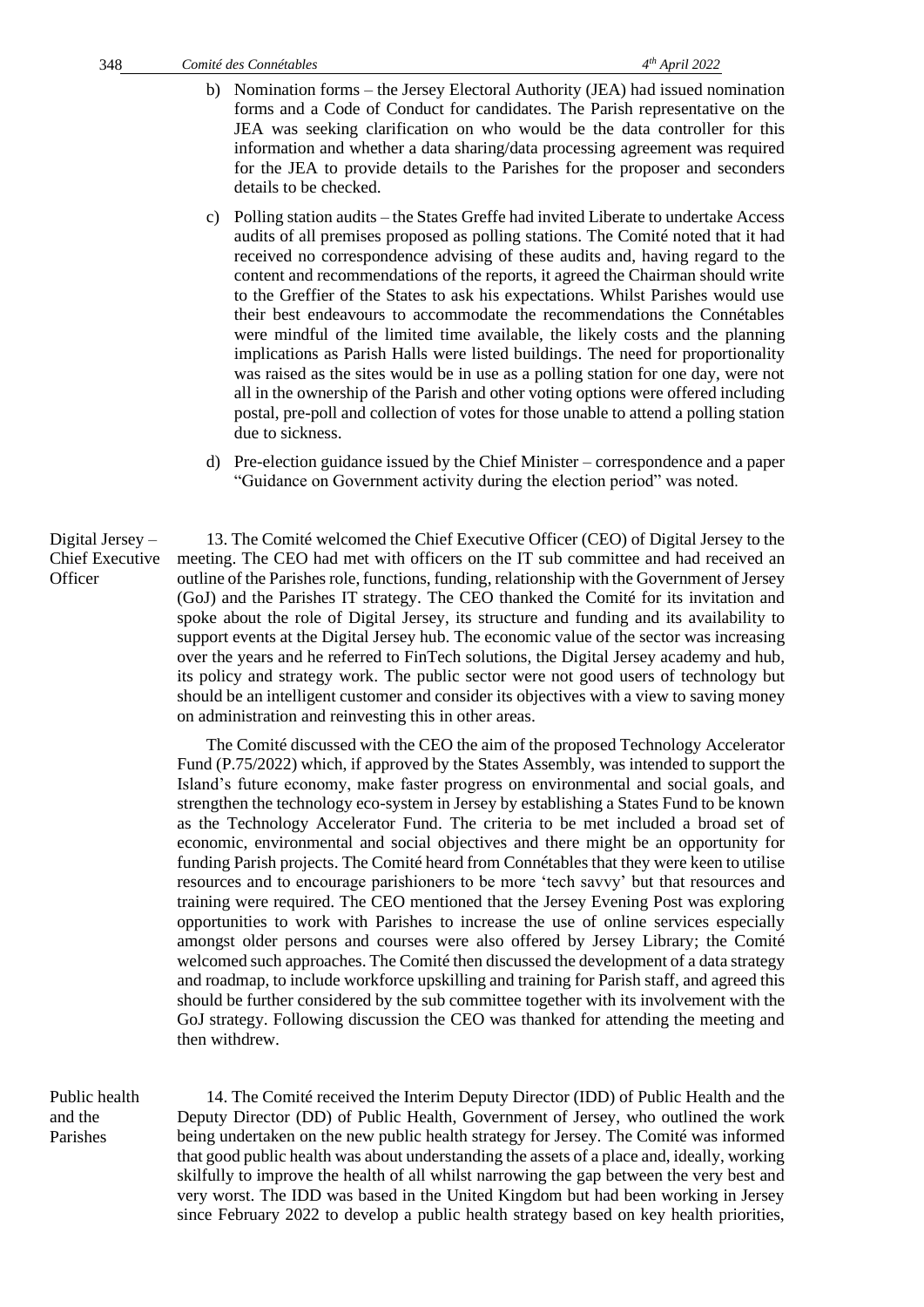perspectives and feedback. Public health was only in part determined by health services; the majority was due to wider determinants e.g. quality of housing, level of education, income etc. This involved looking at data and understanding the health outcomes and inequalities. Vulnerable groups included those just above income support, those with no access to social security, and those on the margins including minorities, care leavers, the homeless, and those suffering from mental health, drug and alcohol issues.

In reply to questions from the Comité, the IDD confirmed the Jersey Care Model (JCM) had been prepared prior to a new public health strategy being agreed. However, the JCM did have prevention at its heart and was about shifting care from the hospital to the community. Public health was wider than health services, should embed the patient at the centre and would be included in the new Government Plan. The Medical Officer of Health was established within the Government's Policy team so he could focus on preventative work. The housing issue in Jersey was recognised as a significant influence on health and the third sector was also being consulted to obtain their views on key health issues and how to make improvements.

The Comité discussed the issue of housing and heard of Connétables concerns around planning, particularly as applications were considered without any input from public health, education and health service authorities. The IDD said that a new public health law was being considered and this might reference planning issues but the Comité agreed the Chairman should write to the Minister for the Environment proposing that he make provision in the Planning and Building (Jersey) Law 2002 for these authorities to be statutory consultees. The Comité outlined the pivotal role of the Connétables within their Parishes and agreed to provide further feedback in response to a questionnaire to be provided by the IDD. Following discussion, the delegation was thanked for attending and then withdrew from the meeting.

- Procureurs du Bien Public – St Mary 15. The Comité, with reference to its minute no. 10 of  $7<sup>th</sup>$  March 2022, was informed by the Chairman that she had met with the two Procureurs du Bien Public for St Mary, as requested by the Royal Court in the Act dated 4<sup>th</sup> February 2022, and had written to H. M. Attorney General to advise the outcome of that meeting.
- Liberation 2022 16. The Comité, with reference to its minute no. 14 of 14<sup>th</sup> February 2022, noted correspondence from the Bailiff's Chief Officer regarding the latest plans for Liberation 77 – 2022. In particular the Comité noted that the Parishes had been asked to distribute tickets for the Liberation Day Service and re-enactment to Parish Senior Citizens (those who were resident in Jersey during the Occupation, those evacuated, deported or those serving in the forces at that time) and their immediate and extended families. All Connétables would be seated with States members and Connétables were asked to nominate those senior citizens who would be invited to view the proceedings from the Pomme D'Or Hotel and be presented to the Royal Party.

Platinum Jubilee 2022 17. The Comité, with reference to its minute no.  $14$  of  $14<sup>th</sup>$  February 2022, discussed the proposals being made by Parishes to celebrate Her Majesty's Platinum Jubilee in June 2022. These included tree planting, tea parties, community events and church services and the Comité agreed it would determine, at the next meeting, which Parishes would be visited on  $4<sup>th</sup>$  June 2022 by H.E. Lieutenant Governor, the Bailiff and the Deputy Bailiff. The Comité noted that some funding had been offered by the Bailiff's Chambers and that some Parishes had made applications for a Jersey Community Foundation grant.

Parish websites (exc. St Helier) 18. The Comité, with reference to its minute no. 21f of  $14<sup>th</sup>$  February 2022, noted that the Parish websites developed by Blue Llama had been shortlisted in 2022 Tech Awards as a nominee in the Charity/Public Sector group.